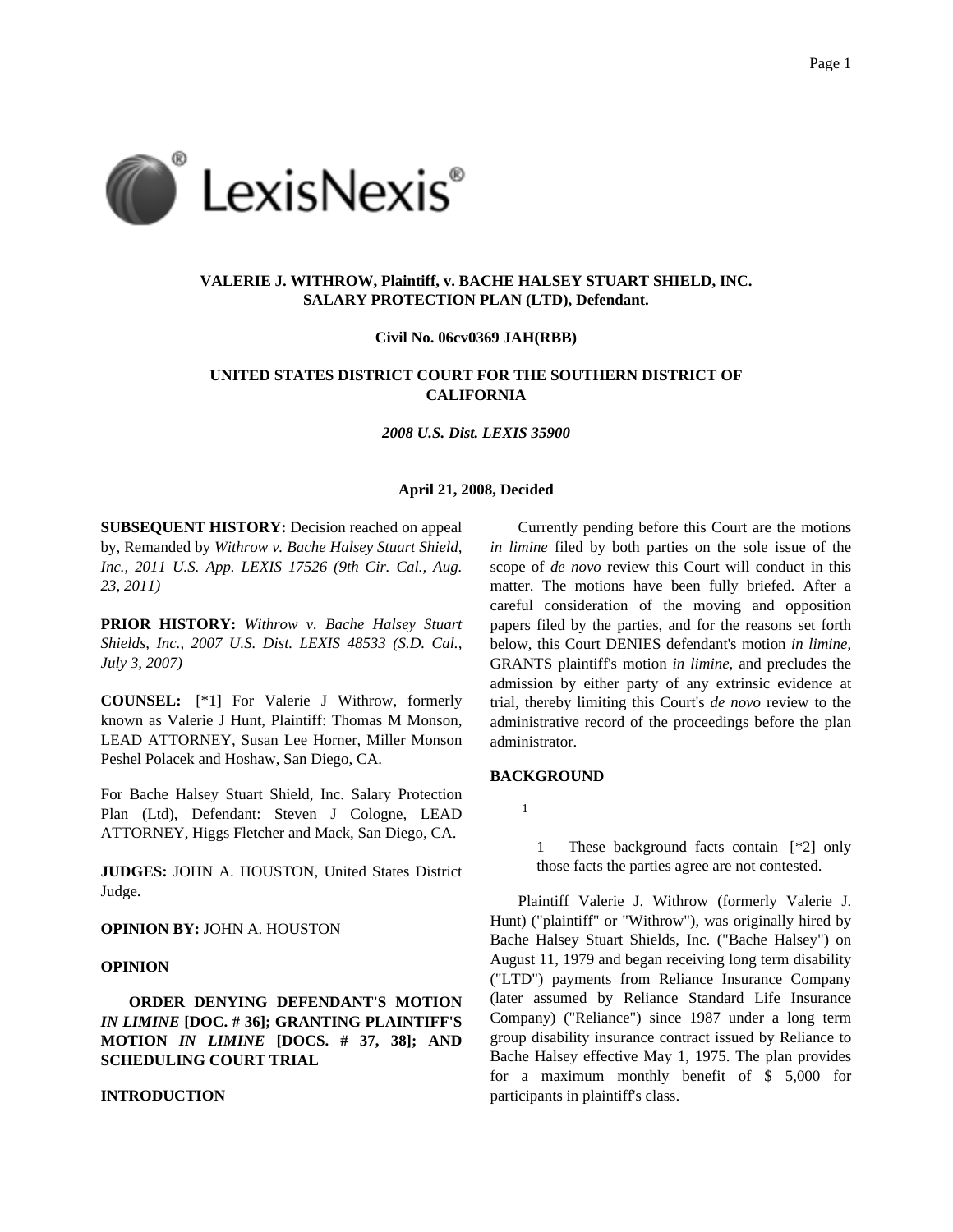Plaintiff filed the instant complaint on February 16, 2006, seeking review of her entitlement to claimed benefits under *Section 502(a)(1)(B)* of the Employee Retirement Income Security Act of 1974 ("ERISA"), claiming she is entitled to increased monthly disability payments arising from an alleged miscalculation and alleged misapplication of the terms of the group disability insurance contract issued by Reliance to Bache Halsey. Plaintiff further seeks interest and attorneys fees.

Defendant Bache Halsey Stuart Shields, Inc. Salary Protection Plan (Ltd) ("defendant") filed an answer [\*3] to the complaint on July 5, 2006. During the discovery phase, defendant sought permission from the Honorable Ruben B. Brooks, United States Magistrate Judge, to depose the plaintiff but Judge Brooks denied the request, explaining that, in ERISA cases such as here, *de novo* review of the administrative record is applicable and matters outside the record may only be considered under "'certain limited circumstances.'" *Withrow v. Bache Halsey Stuart Shields, Inc., 2007 U.S. Dist. LEXIS 48533, 2007 WL 1993816 \*2 (S.D.Cal.)* (citing *Abatie v. Alta Health & Life Ins. Co., 458 F.3d 955, 973 (9th Cir. 2006)*). Judge Brooks determined that the information sought by defendant through the deposition of plaintiff, concerning the applicability of a statute of limitations defense, was not a proper circumstance requiring consideration of matters outside the administrative record. *Id. at \*3*.

The parties lodged, on February 12, 2008, their proposed final pretrial conference order along with three large three-ring binders containing the entire administrative record. A pretrial conference was conducted on March 3, 2008. After hearing from counsel, the Court ordered the parties to submit *in limine* motions and continued the pretrial conference until April 21, [\*4] 2008, to be heard at the same time as the hearing on the parties' motions *in limine*. After a review of the pleadings submitted, this Court determined the motions were suitable for decision without oral argument. *See* CivLR 7.1(d)(1). Therefore, the hearing, including the continued pretrial conference, was vacated pending further order of the Court.

# **DISCUSSION**

#### **1. Motions** *in limine*

The sole issue presented by the parties in their motions *in limine*, as specifically directed by the Court at

the initial pretrial conference, *see* Doc. # 34, is whether extrinsic evidence should be allowed at the court trial of this matter. Defendant seeks to elicit testimony from plaintiff concerning the statute of limitations issue by questioning her as to "why [she] did or did not choose to do various things to pursue her claim from 1990 to 2002 ?" and as to her "communications with the plan/claims administrator, her interpreting notes, and any ambiguities in her notes." Doc. # 36 at 3. Defendant also seeks to question Robert Loy, a representative of the defendant who handled plaintiff's claim, on the same issues "to assist the trier of fact." Id. Plaintiff, in response to defendant's motion and in her own motion [\*5] *in limine*, seeks to preclude defendant from presenting any extrinsic evidence at trial. *See* Doc. # 38 at 1; Doc. # 40 at 5.

#### **a. Legal Standard**

In reviewing a challenge to the denial of ERISA benefits, the district court conducts a *de novo* review "unless the benefit plan gives the administrator or fiduciary discretionary authority to determine eligibility for benefits or to construe the terms of the plan." *Firestone Tire & Rubber Co. v. Bruch, 489 U.S. 101, 115, 109 S. Ct. 948, 103 L. Ed. 2d 80 (1989)*. A *de novo* review requires that the court simply evaluate whether the plan administrator correctly or incorrectly denied benefits. *Abatie, 458 F.3d at 963*. Extrinsic evidence may be considered on *de novo* review but only under certain limited circumstances. *Mongeluzo v. Baxter Travenol Long Term Disability Plan, 46 F.3d 938, 943-44 (9th Cir. 1995)*. However, the Ninth Circuit cautions that the discretion to consider evidence outside the administrative record should only be exercised "'when circumstances clearly establish that additional evidence is necessary to conduct an adequate *de novo* review of the benefit decision.'" *Id. at 944* (quoting *Quesinberry v. Life Ins. Co. of N. Am., 987 F.2d 1017, 1025 (4th Cir. 1993)* (*en banc*)). [\*6] The Mongeluzo court also emphasized that "'a district court should not take additional evidence merely because someone at a later time comes up with new evidence' and that '[i]n most cases' only the evidence that was before the plan administrator at the time of determination should be considered.'" *Id*.

#### **b. Analysis**

There is no dispute concerning whether discretion was given to the plan administrator here. Thus, the parties agree that a *de novo* review is appropriate. Defendant, however, seeks to question plaintiff, as well as a defense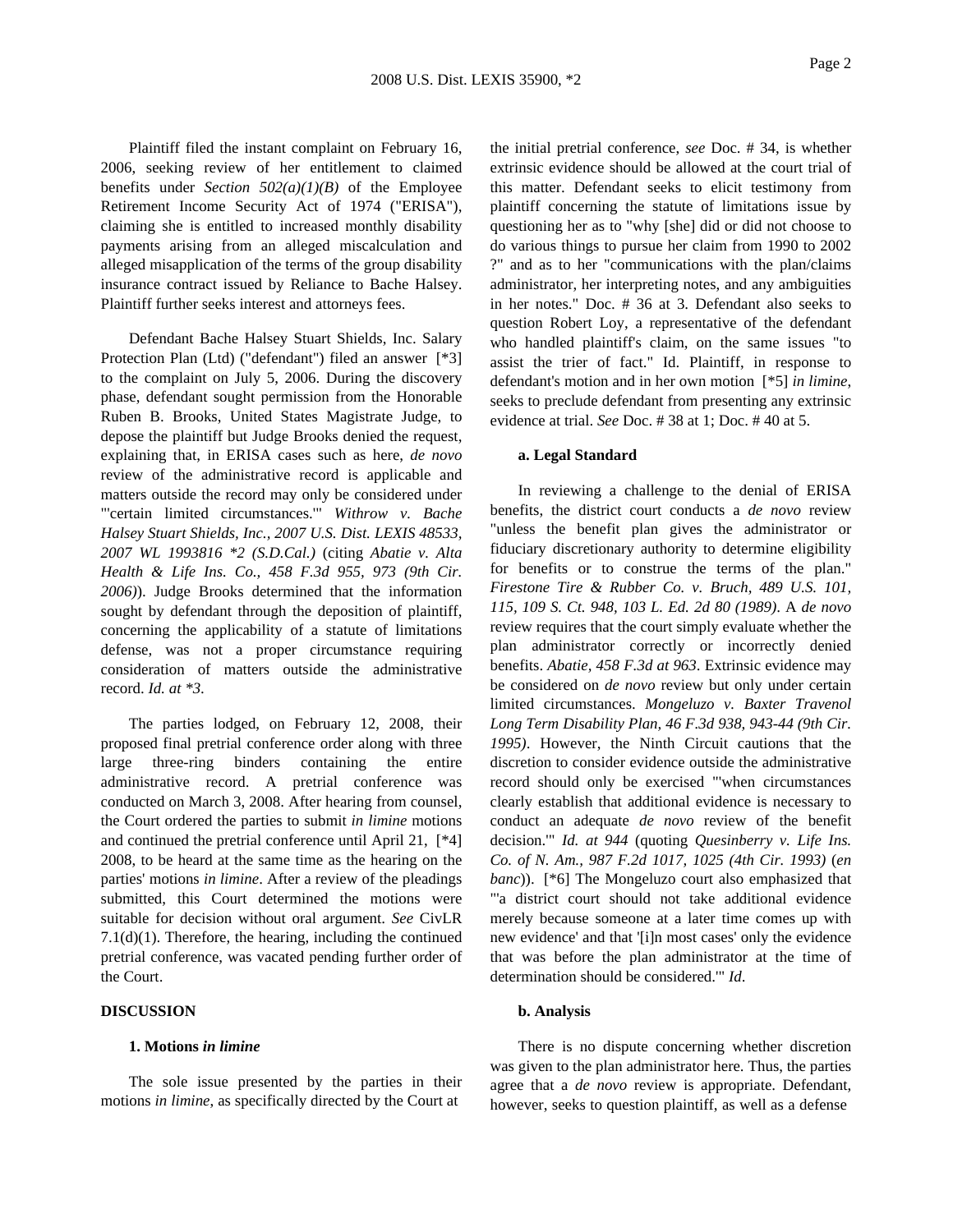representative, at trial in order to elicit testimony regarding events occurring between 1990 and 2002. *See* Doc. # 36 at 3. Defendant contends this questioning is relevant to "any potential statute of limitations issues" and is consistent with "the Ninth Circuit's policy aimed at balancing the goals of ERISA." Id. at 3-4 (citing *Mongeluzo, 46 F.3d at 943*; *Kearney v. Standard Ins. Co., 175 F.3d 1084, 1091 (9th Cir. 1999)*). Defendant notes that plaintiff's complaint alleges "she first inquired about her allegedly incorrect payments in 1990 [but] she dropped the issue entirely until 2002, twelve years later." Id. at 4 (citing Compl. PP 31-32, 36). Defendant [\*7] claims the inclusion of testimony from plaintiff and the defense representative will aid the Court in "properly evaluat [ing] any potential statute of limitations issues." Id. Defendant claims this evidence "will protect Defendant's right to seek evidence that this Court may deem necessary for a proper determination of the issues ... [and] [a]t the same time ... will not burden the Plaintiff with unreasonable expense." Id.

Plaintiff contends, in opposition and in her own motion *in limine*, that extrinsic evidence is clearly not warranted here and is especially not warranted for the reasons presented by defendant. *See* Doc. # 38 at 10; Doc. # 40 at 5. Plaintiff first notes that the statute of limitations was never raised by defendant during the administrative proceedings and, in any event, the judicial review of an ERISA plan administrator's decision is "'limited to whether the rationale set forth in the initial denial notice is reasonable.'" Doc. # 38 at 6 (quoting *Thompson v. Life Ins. Co. of N.Am., 30 F.App'x 160, 164* (4th Cir. 2002) (unpublished)  $2$ ). Plaintiff claims that defendant's request amounts to improper "'sandbagg[ing] by a rationale the plan administrator adduces only after the [\*8] suit has commenced.'" Id. (quoting *Jebian v. Hewlett-Packard Co. Emple. Benefits Org. Income Prot. Plan, 349 F.3d 1098, 1104-05 (9th Cir. 2003)*). Thus, plaintiff contends that, even if there is a statute of limitations issue, this Court is precluded from addressing it unless the statute of limitations issue was part of the reasoning presented by the plan administrator for the denial of ERISA benefits. Id.

> 2 Plaintiff also cites to various other out-of-circuit cases supporting this rule along with the Ninth Circuit's similar finding in *Abatie, 458 F.3d at 974*. *See* Doc. # 38 at 6.

In addition, plaintiff notes that defendant does not

articulate "what precise supplemental evidence it hopes to obtain through the witness testimony ... [and] never identifies precisely what document or subject [Mr. Loy] intends to address ..." Doc. # 40 at 4. Plaintiff points out that defendant cites to no authority to support its contention that the administrator, as opposed to the claimant, may be allowed to bolster its record in litigation because to allow it would "undermine the requisite claim regulations minimum requirements of a full and fair review." Id. at 4-5 (citing *Kearney, 175 F.3d at 1094-95*).

This Court notes that Judge Brooks addressed [\*9] and ruled upon this same issue in the context of a discovery dispute in July 2007. *See* Doc. # 19, *Withrow v. Bache Halsey, 2007 U.S. Dist. LEXIS 48533, 2007 WL 1993816 \*2-3 (S.D.Cal.)*. In denying defendant's motion to depose plaintiff, Judge Brooks found that:

> In Withrow's case, the time within which Plaintiff sought to question the calculation of benefits has never been in dispute. In spite of the extensive communications between Plaintiff and Reliance, at no time prior to the filing of its Answer to the Complaint was this defense to payment raised. Evidence relating to it is not part of the administrative record. Consequently, the belated assertion of this defense is not an exceptional circumstance, and extrinsic evidence relating to a statute of limitations defense should not be considered.

Doc. # 19 at 5; *Withrow, 2007 U.S. Dist. LEXIS 48533, 2007 WL 1993816 at \*3*.

This Court finds Judge Brooks' reasoning and analysis, which is almost directly in line with plaintiff's, is sound. In this Court's view, defendant does not appear to seek anything more than the opportunity to "properly evaluate any potential statute of limitations issues" that might apply in this case, Doc. # 36 at 4, which is not a proper inquiry on a *de novo* review of an ERISA [\*10] plan administrator's decision to deny benefits. *See Mongeluzo, 46 F.3d at 943*; *Kearney, 175 F.3d at 1094-95*; *Abatie, 458 F.3d at 963*. Defendant attempts to buttress this inquiry by characterizing it as properly seeking information that might "assist the Court in understanding the documents upon which it is being asked to render a decision," *i.e.*, the disability policy and correspondence exchanged between plaintiff and the plan